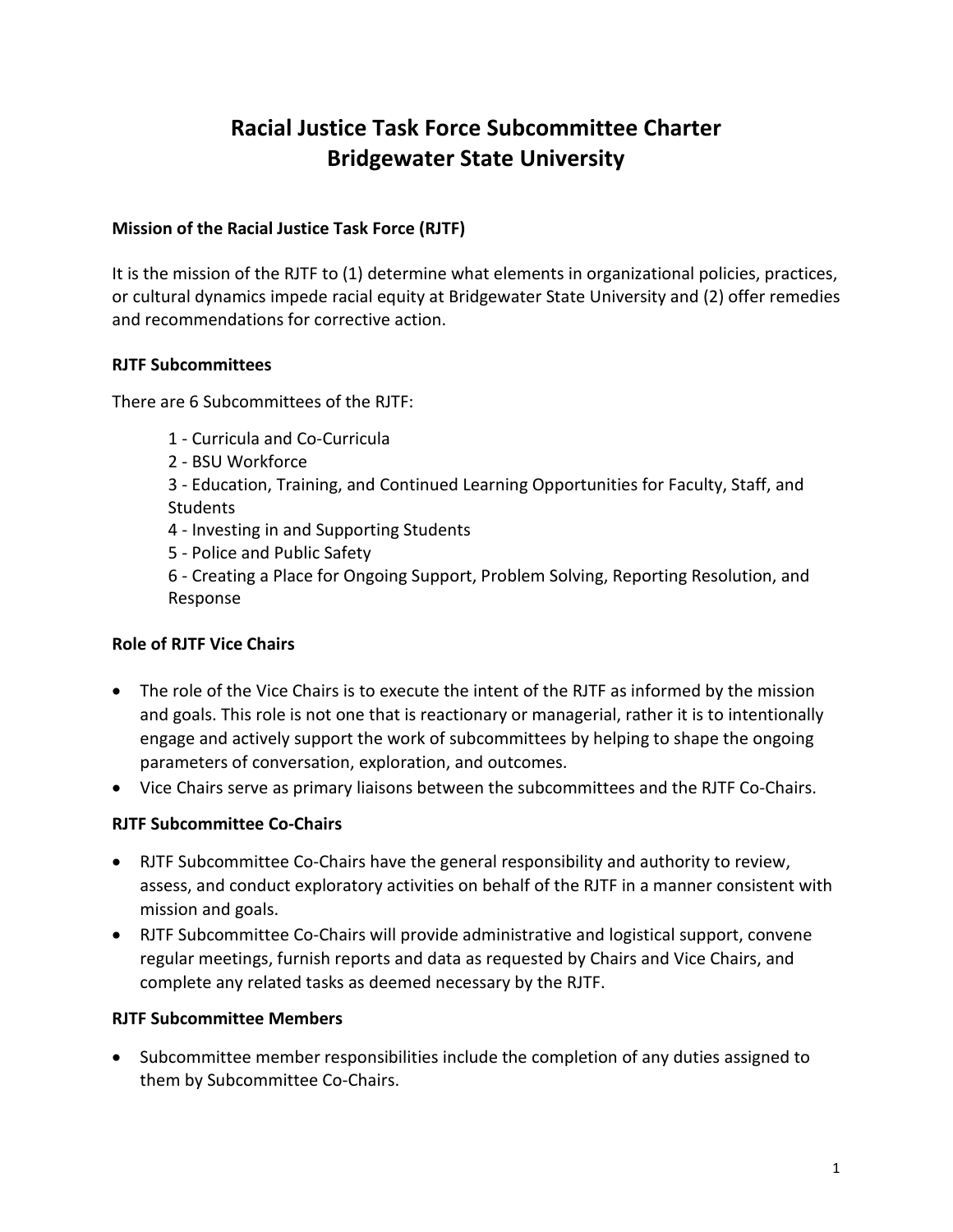- Subcommittee members will adhere to the highest levels of professionalism, integrity, candor, sensitivity, and confidentiality.
- Subcommittee members will conduct relevant analyses and research, and develop findings and work products to address organizational policies, practices, and/or cultural dynamics that impede racial equity at Bridgewater State University as defined by their subcommittee's charge.

### **Subcommittee Parameters**

- Subcommittees will have working Co-Chairs who will organize meetings and be primarily responsible for drafting reports, findings, and recommendations.
- At least one of the Co-Chairs must be a member of the RJTF.
- Every RJTF member will serve on at least one subcommittee, with the exception of the RJTF Co-Chairs and Vice Chairs.
- Every RJTF Subcommittee will have at least one student representative.
- The recommended size of the subcommittees is 7-10 members.
- Depending on interest and availability, RJTF members can serve on (but not Co-Chair) more than one subcommittee.

## **RJTF Subcommittee Charge**

- 1. We anticipate a pattern or approach to the work undertaken by the RJTF Subcommittees while noting some probable deviations in response to necessary adaptations. General patterns and key functions of exploratory tasks include:
	- Requesting formal policies or guidelines attached to an area under review;
	- Structuring questions which follow a general line of inquiry informed by the Forums, Amplify event, and/or data already acquired by the RJTF;
	- Submitting data requests and other questions in accordance with RJTF data request process;
	- Acquisition of responses including relevant data; and
	- Following up with interviews or discussions with appropriate staff, administrators, and/or faculty.
- 2. Subcommittees should conduct their work independent from other subcommittees. While it is recognized that some data will be relevant and have application across some subcommittees, the application and analyses of the data must be within the scope of the examination area and exploratory questions that pertain to the specific subcommittee. Conflation of results or the manifestation of unconscious bias should be avoided as it weakens the integrity of findings.
- 3. Throughout their service on the RJTF, all Subcommittee members shall adhere to the core values guiding the work of the RJTF: honesty, truth, empathy, dignity, unity, and equity.
- 4. Subcommittee Co-Chairs, members, and auxiliary participants will (a) conduct their work observing the confidential nature of this vital stewardship; (b) acknowledge and remain